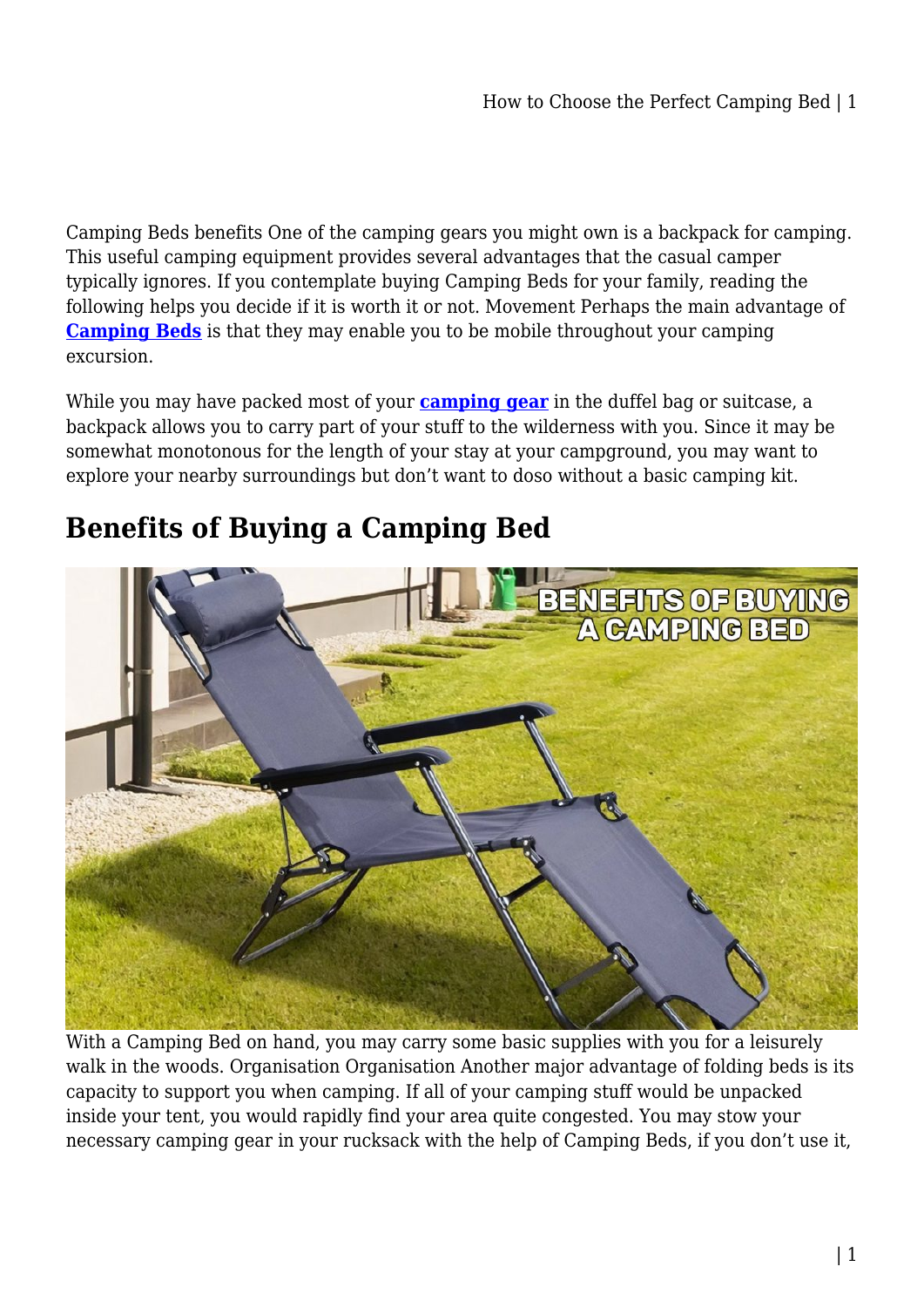sparing the rest of your campground from the clutter it would have collected. In addition, the storage of some camping gear in your backpack will help you to remain organized, enabling you to know precisely where certain goods are at all times. For example, I want to place your first aid equipment in your **[Camping Bed](https://shopystore.com.au/camping-gear/camping-beds/)** so you know where you can locate it.

You can know precisely where key camping things are always when traveling in an emergency circumstance might be crucial. Tool for emergencies While Camping Beds are fantastic for storage and are easy to transport, they may also be a valuable emergency gear. Some of the top backpacks contain a metal frame suitable for an improvement splint when in the wilderness. In addition, folding bed straps may be used to build slings or other improvised first aids when someone is wounded in the woods. When you're out and someone in your camping area faces an accident, your backpack may be transformed into helpful equipment that helps support or carry your ailment safely.

 This is typically an underestimated advantage linked with Camping Beds, which demonstrate the typical camper their value. There are many various camping equipment that you must consider buying before setting on your journey into the forest, buying Camping Beds should be on your list. Camping things while you are walking, organizing and cleaning your camping, and utilizing portions of a backpack for first aid as makeshifts are just some of the advantages you will obtain when you buy backpacks for your camper tour.

Camping may be a great adventure, but a poor **[camping mattress](https://shopystore.com.au/camping-gear/inflatable-mattress-camping/)** is the one item that may easily spoil your trip. Not only is a terrible mattress likely to endanger your health, it's frequently far worse than sleeping on the ground!

There are numerous things to consider when purchasing a great camping mattress, but the key thing to remember is that you should not all have one size; you want to choose a mattress that suits you.From the size to the practicality of the journey, the following are crucial aspects for the purchase of a camping mattress.

## **When buying a Camping Mattress, Things to Consider**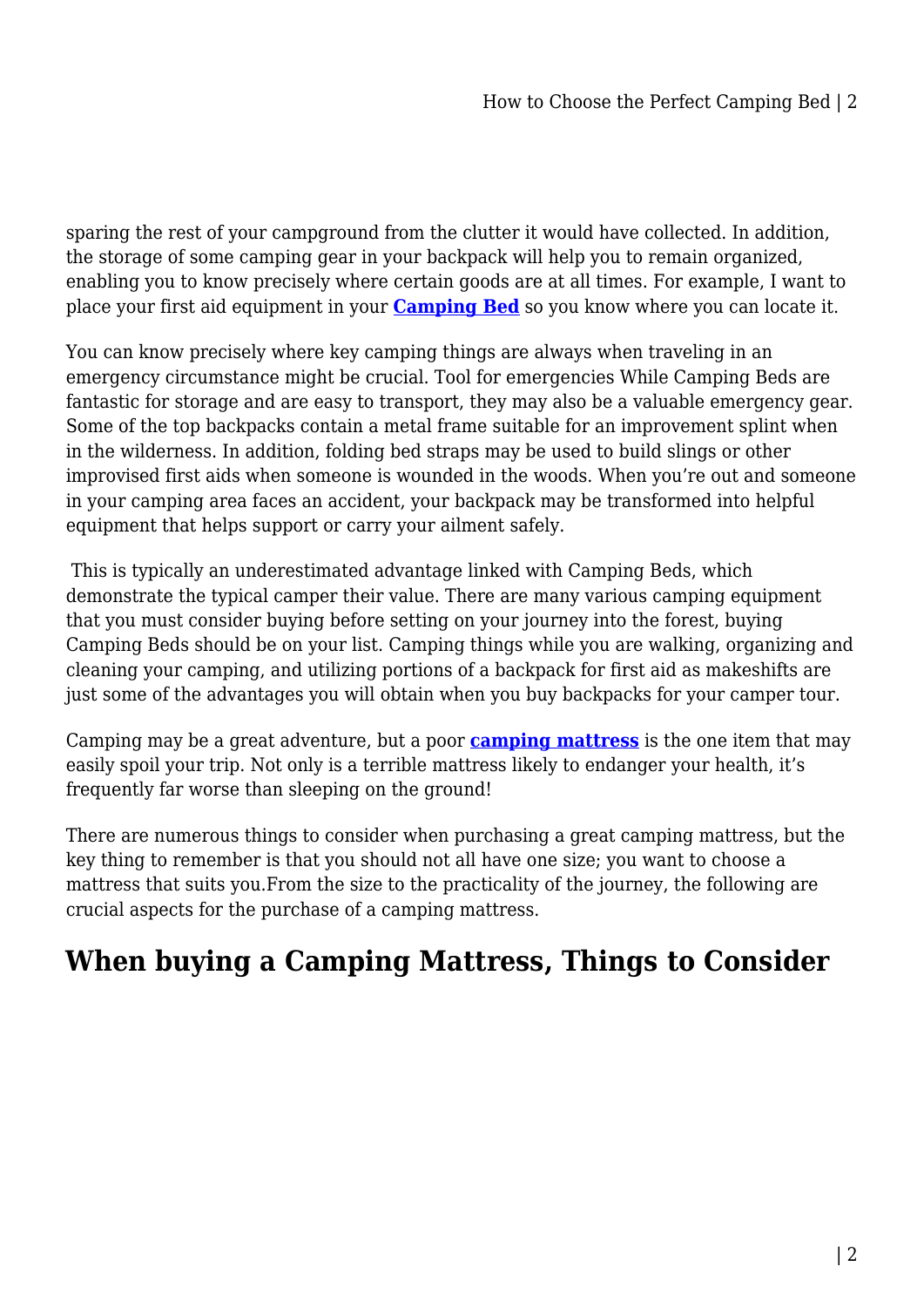

**Look for the size you want**

You might be tempted to purchase the first camping mattress you discover on ebay, but size matters and your sleep quality might change a lot.

What's the size of your body and how large are you? Of course, your height and size will influence the camping mattress to be selected.

If you buy a mattress without considering its size, you might end up dangling body parts throughout the night. And when it's too tiny or narrow for you, you won't be comfortable.

It is very vital while selecting a mattress to take care of your spine. Before going away we suggest checking your **[camping mattress](https://shopystore.com.au/camping-gear/inflatable-mattress-camping/)** to make sure it matches your body size.

## **Construction & Package Capacity**

How are you going to travel to your camp? Do you possess a vehicle, or do you have to bring your mattress back on your camping trip?

These are important questions that you have to ask yourself. For example, if you put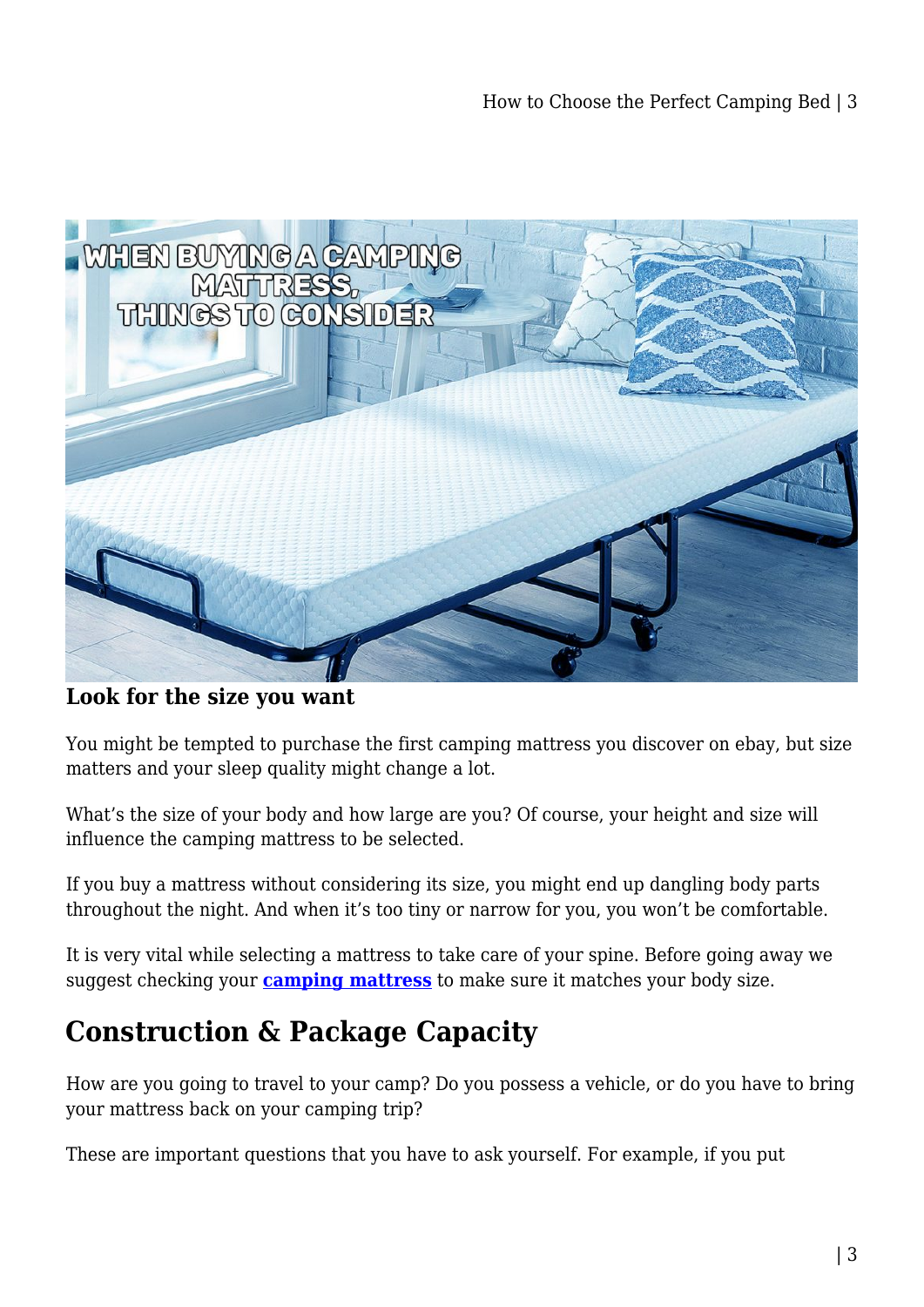everything in a vehicle and can drive directly up to the campground, there will be no problem with the weight of the camping mattress. You can pack and you won't have to carry the heaviest mattress you can find!

But if your campground demands a little walk, you need a light camping mattress and your back will thank you later. Many hikers opt to camp on a thin foam mattress since they are the lightest and most portable on a backpack.

In this respect, the structure of the mattress is also significant. You will need to take portability into account, particularly if you hike and have it to carry. Just choose the one whose build is suitable for your objectives.

## **Camp Mattress for Sleeping**



"R" means resistant. In this situation, resistance is against cold air and soil, which you cannot ignore.

Even thinest foam mattresses work as a barrier between you and the chilly soil since you will spend your evenings both in the cold and on the ground. This prevents your body from direct touch with the chilly soil.